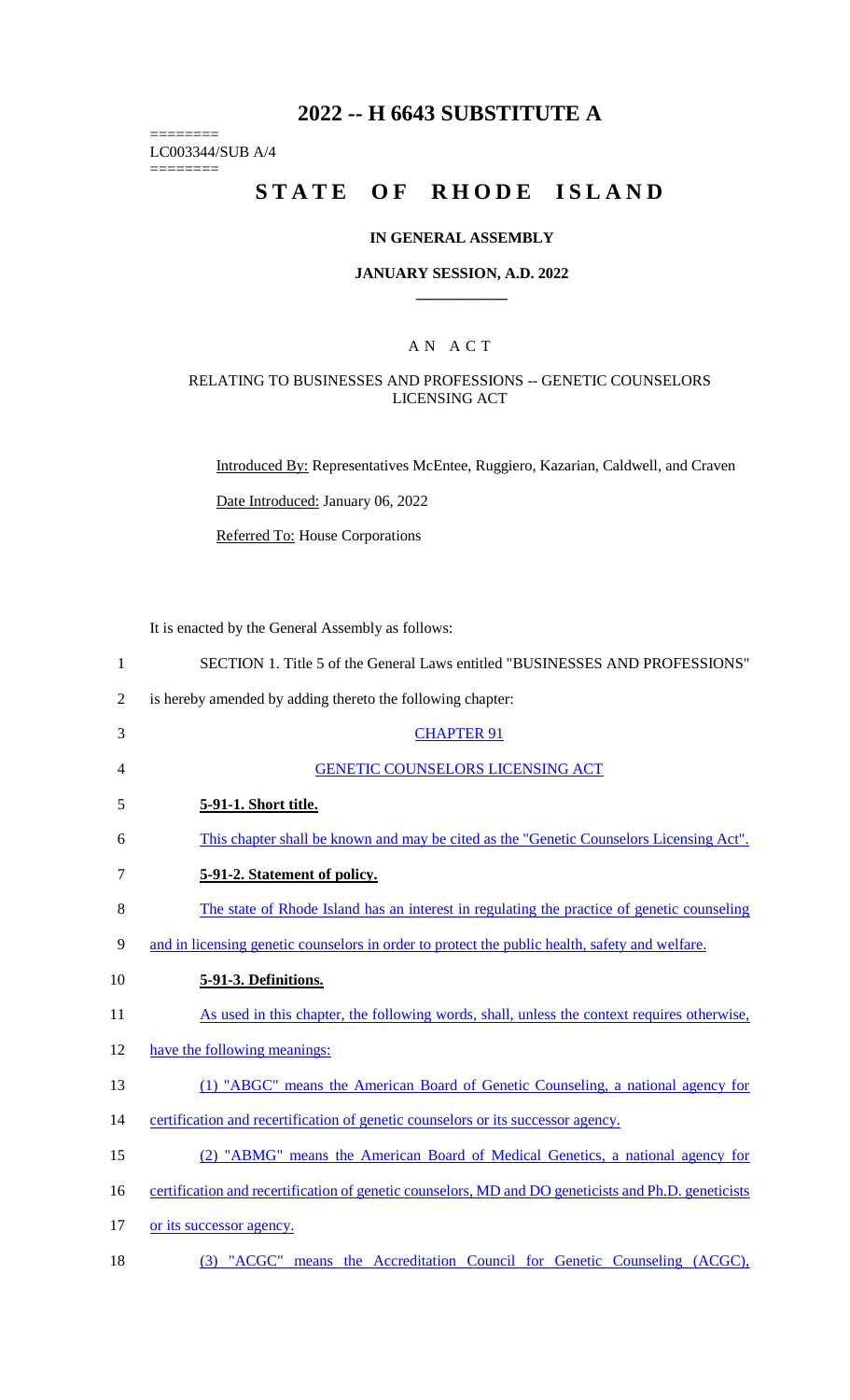| $\mathbf{1}$   | accreditation board for genetic counselor training programs or its successor agency.               |
|----------------|----------------------------------------------------------------------------------------------------|
| $\overline{2}$ | (4) "Department" means the department of health.                                                   |
| 3              | (5) "Licensed genetic counselor" means a person licensed under this chapter to engage in           |
| 4              | the practice of genetic counseling.                                                                |
| 5              | (6) "Person" means an individual and does not mean an association of individuals or a legal        |
| 6              | entity.                                                                                            |
| $\tau$         | (7) "Practice of genetic counseling" means a communication process, conducted by one or            |
| 8              | more appropriately trained individuals that may include:                                           |
| 9              | (i) Obtaining and evaluating individual, family and medical histories to determine genetic         |
| 10             | risk for genetic/medical conditions and diseases in a patient, his/her offspring, and other family |
| 11             | members;                                                                                           |
| 12             | (ii) Discussing the features, natural history, means of diagnosis, genetic and environmental       |
| 13             | factors, and management of risk for genetic/medical conditions and diseases;                       |
| 14             | (iii) Identifying, ordering and coordinating genetic laboratory tests as appropriate for the       |
| 15             | genetic assessment;                                                                                |
| 16             | (iv) Integratic genetic laboratory test results and other diagnostic studies with personal and     |
| 17             | family medical history to assess and communicate risk factors for genetic/medical conditions and   |
| 18             | diseases;                                                                                          |
| 19             | (v) Explaining the clinical implications of genetic laboratory tests and other diagnostic          |
| 20             | studies and their results;                                                                         |
| 21             | (vi) Evaluating the client's or family's responses to the condition or risk of recurrence and      |
| 22             | provide client-centered counseling and anticipatory guidance;                                      |
| 23             | (vii) Identifying and utilizing community resources that provide medical, educational,             |
| 24             | financial, and psychosocial support and advocacy;                                                  |
| 25             | (viii) Providing written documentation of medical, genetic, and counseling information for         |
| 26             | families and health care professionals; and                                                        |
| 27             | (ix) When necessary, referring patients to a physician for diagnosis and treatment.                |
| 28             | (8) "Provisional licensed genetic counselor" means a person with a provisional license             |
| 29             | issued under $\S$ 5-91-7.                                                                          |
| 30             | 5-91-4. Genetic counselor license required.                                                        |
| 31             | Effective July 1, 2023, a license shall be required to engage in the practice of genetic           |
| 32             | counseling. No person shall hold themselves out as a genetic counselor unless they are licensed in |
| 33             | accordance with the provisions of this chapter. No person who is not so licensed may use in        |
| 34             | connection with their name or place of business the title genetic counselor, licensed genetic      |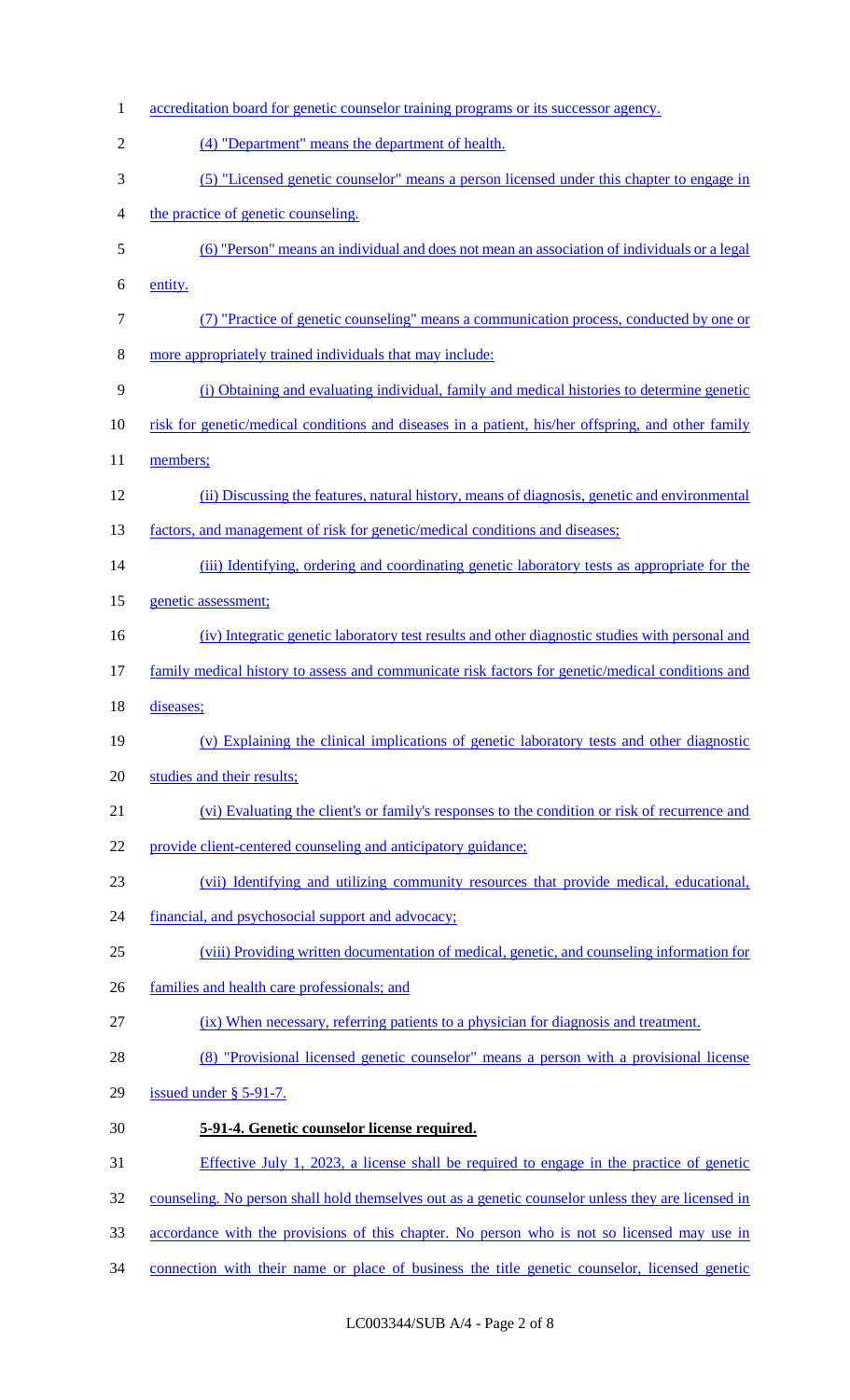1 counselor, gene counselor, genetic consultant, genetic associate or any words, letters, abbreviations or insignia indicating or implying that a person holds a genetic counselor license unless such person holds a genetic counselor license. **5-91-5. Powers and duties of department regarding licensing of genetic counselors.** For the purposes of conducting its responsibilities under this chapter, the department shall have the following powers and duties: (1) To engage persons of established reputation and known ability in genetic counseling as consultants to the department; the Rhode Island or New England chapter or affiliate of the National 9 Society of Genetic Counselors, if existing, or their successors or equivalent, is designated as the appropriate body with which the department shall consult for referral of consultants and other 11 assistance to the department; (2) To promulgate regulations and adopt such rules as are necessary to regulate genetic counselors; (3) To receive, review, approve or disapprove applications for licensing, renewal and 15 reinstatement and to issue those licenses; (4) To establish administrative procedures for processing applications for licenses and license renewals and to hire or appoint such agents as are appropriate for processing applications 18 for licenses and license renewals; (5) To retain records of its actions and proceedings in accordance with public records laws; (6) To define, by regulation, the appropriate standards for education and experience necessary to qualify for licensing, including, but not limited to, continuing professional education 22 requirements for licensed genetic counselors and provisional licensed genetic counselors, which shall be consistent with those of the American Board of Genetic Counseling, or its successor, and 24 for the conduct and ethics which shall govern the practice of genetic counseling; (7) To establish standards of supervision for students or persons in training to become 26 qualified to obtain a license in the occupation or profession it represents; (8) To conduct hearings upon charges calling for the discipline of a licensed genetic 28 counselor or for revocation of a license pursuant to § 5-91-9. The department has the power to issue 29 subpoenas and compel the attendance of witnesses and administer oaths to persons giving testimony at hearings. The department shall cause the prosecution of all persons violating this chapter and has 31 the power to incur the necessary expenses for the prosecution; (9) To summarily suspend the license of a licensee who poses an imminent danger to the public, but a hearing shall be afforded to the licensee within seven (7) days of an action by the 34 department to determine whether such summary action is warranted;

LC003344/SUB A/4 - Page 3 of 8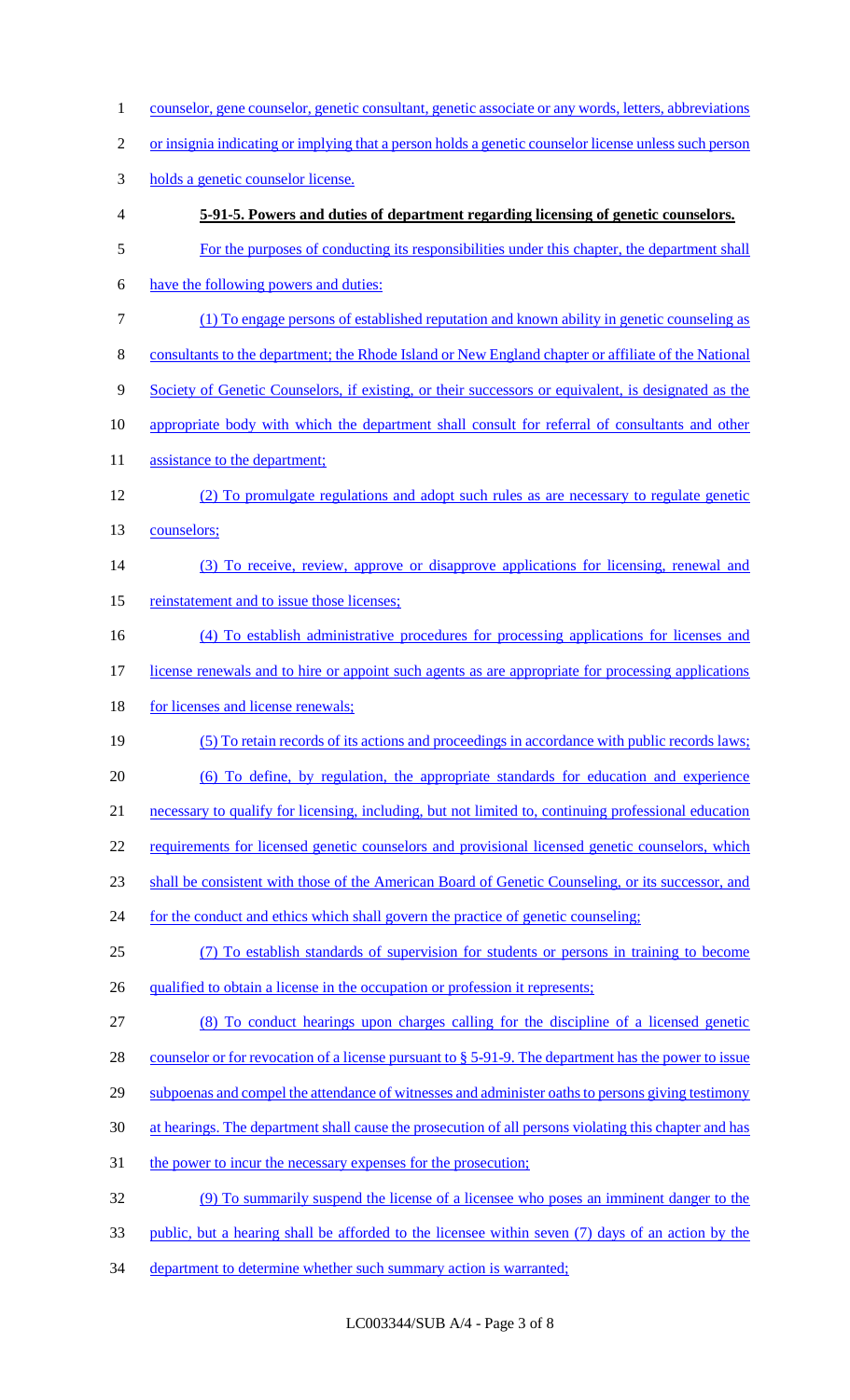(10) To recover the actual costs and fees, including attorneys' fees, incurred by the department in the investigation and prosecution of a licensee upon the finding of a violation of this chapter or a rule adopted or an order issued by the department under this chapter; (11) To take such action as may be necessary to enforce the provisions of this chapter and to regulate the practice of genetic counseling; (12) To impose a civil penalty not to exceed one thousand dollars (\$1,000) for each violation by a licensee of this chapter or of rules adopted by the department; and (13) To perform such other functions and duties as may be required to carry out this chapter. **5-91-6. Genetic counselors; License applications; Fee; Educational and professional requirements.** An application for an original license or license renewal shall be made on forms approved 13 by the department. The initial fee for application for licensure is one hundred seventy dollars (\$170). Licenses shall be renewed every twenty-four (24) months after initial licensure upon payment of a fee of one hundred seventy dollars (\$170) and in compliance with any additional 16 requirements that the department promulgates. An applicant for an original license shall: (1) Meet educational experience qualifications as follows: (i) Successfully completed a genetic counseling education program approved by the 19 department; provided, however, that the program shall meet the educational standards established 20 by the ACGC or its successor; and provided, further, that the genetic counselor remains certified in 21 accordance with the ABGC or ABMG, or their successors; or (ii) Earned a master's degree from a genetic counseling training program that is accredited by the ACGC or an equivalent as determined by the ACGC, or a doctoral degree from a medical 24 genetics training program that is accredited by the ABMG or an equivalent as determined by the ABMG. 26 (2) Have passed the examination for certification as: (i) A genetic counselor by the American Board of Genetic Counseling or the American 28 Board of Medical Genetics, or successor or equivalent; or (ii) A medical geneticist by the American Board of Medical Genetics, or successor or equivalent. (3) Within six (6) months after licensure applications being available, an applicant for a license as a genetic counselor may, in lieu of the requirements set forth in subsection (2) of this 33 section, submit evidence satisfactory to the department, prior to the date of passage of this chapter, of the following: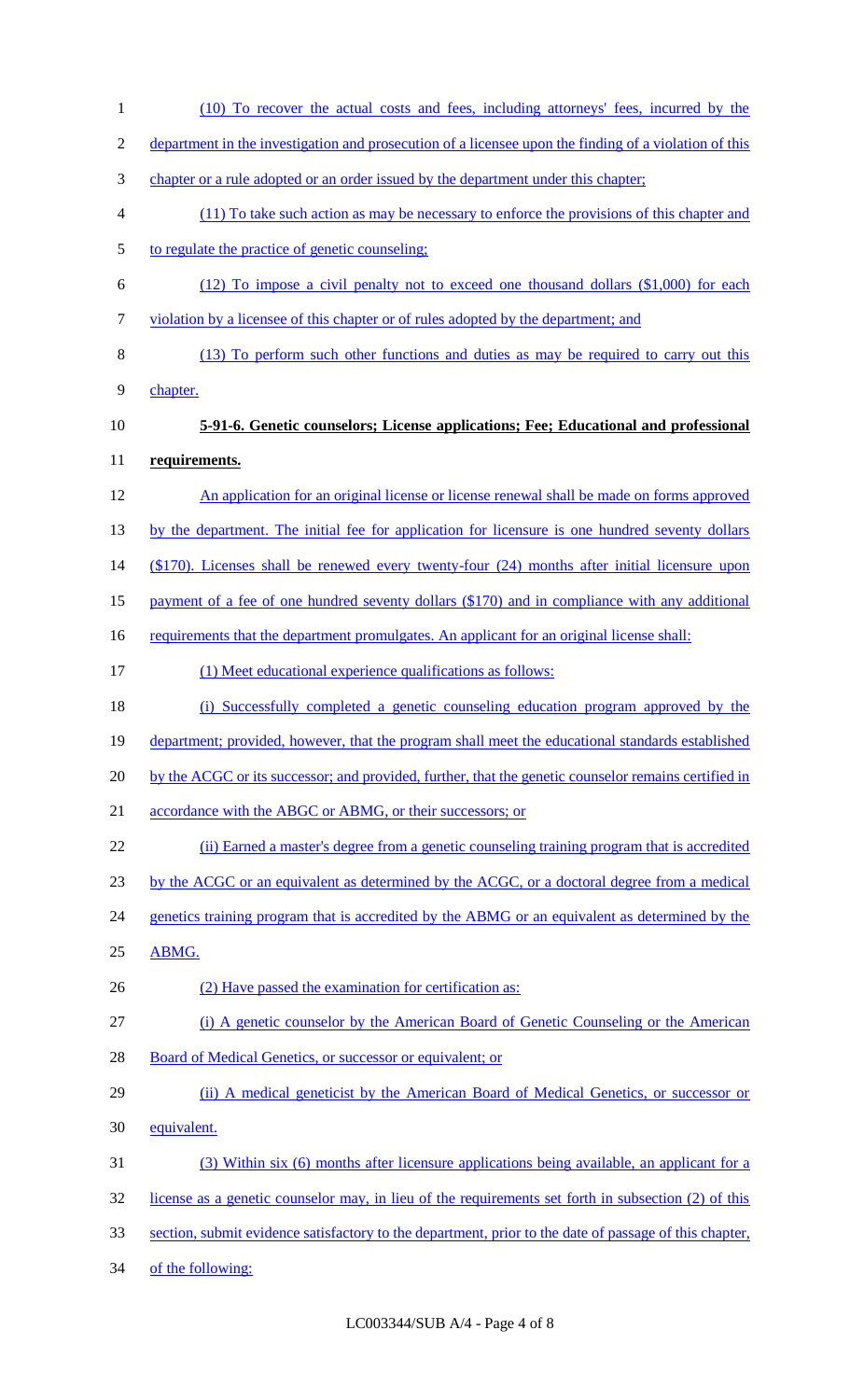(i) Acquisition of eight (8) years of experience in the practice of genetic counseling; (ii) Award, from an accredited institution of higher education, of a master's or doctoral degree in genetics or a related field; and (iii) Attendance at a continuing education program approved by the National Society of 5 Genetic Counselors within the five (5) year period prior to the date of application. **5-91-7. Practice as provisional licensed genetic counselor; Expiration; Extension; Supervision by professional licensed genetic counselor.** (a) A person who meets the qualifications for licensure except for the requirement in § 5- 91-6(2) may practice as a provisional licensed genetic counselor upon filing an approved 10 application with the department and payment of a fee of eighty-five dollars (\$85.00). Such license 11 shall be valid for one year from the date of its issue and may be renewed for an additional one year if an applicant fails the ABGC or ABMG certification exam. Such provisional license shall expire 13 automatically upon the earliest of the following: 14 (1) Issuance of a full license; (2) Thirty (30) days after the applicant fails to pass the complete examination on the last 16 permitted attempt as provided by the ABGC or ABMG, or their successors; or (3) The date printed on the temporary license. (b) An application for extension shall be signed by a supervising licensed genetic 19 counselor. (c) A provisional licensed genetic counselor shall be under the general supervision of a licensed genetic counselor or a licensed physician at all times during which the provisional licensed genetic counselor performs clinical genetic counseling. 23 (d) The department shall adopt rules governing such supervision and direction which may 24 not require the immediate physical presence of the supervising licensed genetic counselor. **5-91-8. Exceptions.** (a) Nothing in this section shall be construed to prevent or restrict the practice, service or activities of: (1) Any person licensed, certified, or registered in the state, by any other statute other than as a genetic counselor from engaging in activities within the scope of practice of the profession or occupation for which he or she is licensed provided that he or she does not represent to the public, directly or indirectly, that he or she is licensed under this chapter, and that he or she does not use 32 any name, title or designation indicating that the person is licensed under this chapter; (2) Any person employed as a genetic counselor by the federal government or an agency thereof if such person provides genetic counseling services solely under the direction and control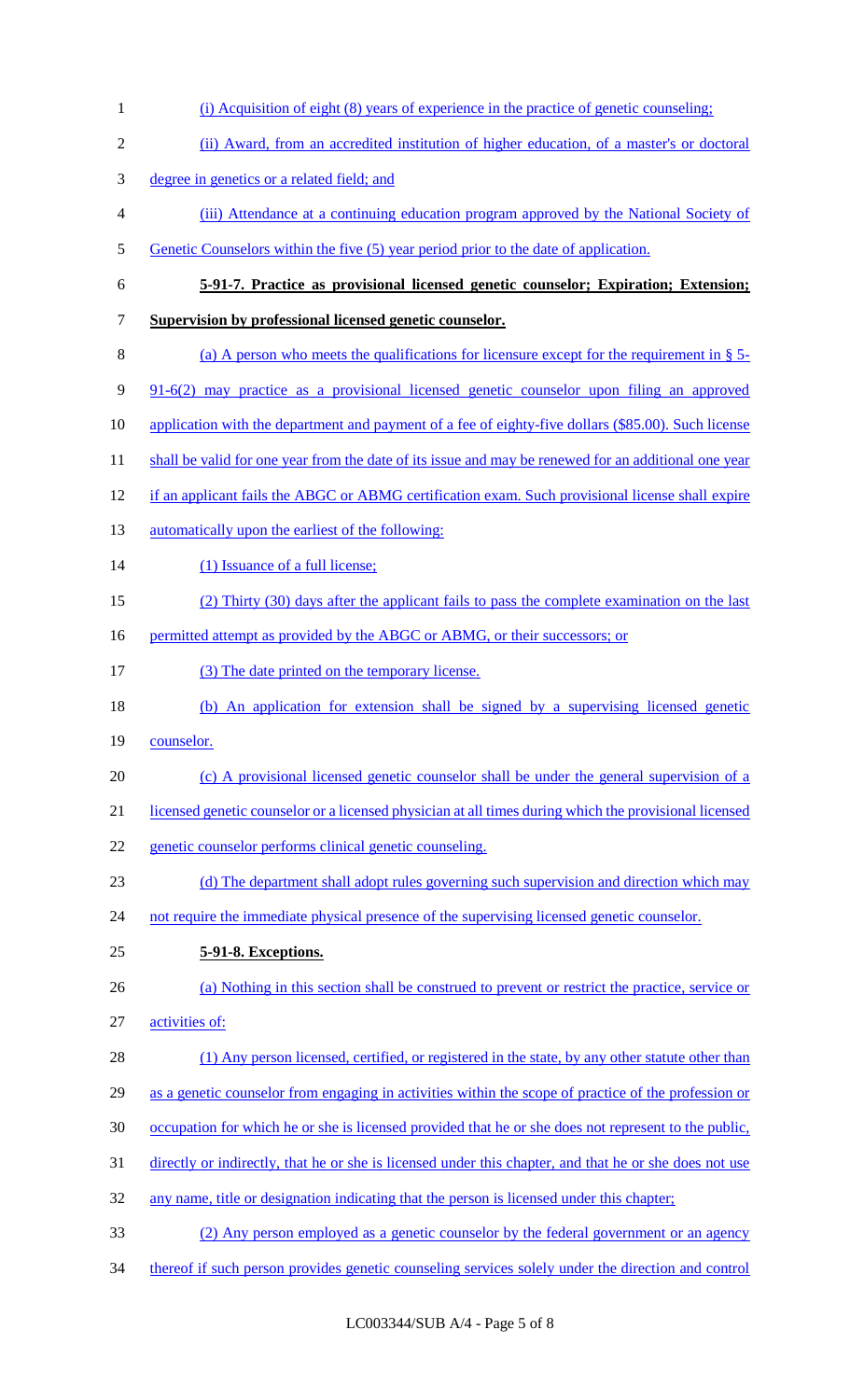1 of the organization by which such person is employed;

| $\sqrt{2}$ | (3) A student or intern enrolled in an ACGC approved genetic counseling education                      |
|------------|--------------------------------------------------------------------------------------------------------|
| 3          | program if genetic counseling services performed by the student are an integral part of the student's  |
| 4          | course of study and are performed under the direct supervision of a licensed genetic counselor         |
| 5          | assigned to supervise the student and who is on duty and available in the assigned patient care area   |
| 6          | and if the person is designated by a title which clearly indicates his or her status as a student or   |
| $\tau$     | intern;                                                                                                |
| $\, 8$     | (4) An individual trained as a Ph.D. or medical geneticist who is reapplying for the ABMG              |
| 9          | certification examination and is gathering logbook cases under a supervisor identified in the          |
| 10         | <u>training program's ABMG accreditation documents as a member of the training faculty; and</u>        |
| 11         | (5) An out-of-state genetic counselor from working as a consultant, or out-of-state                    |
| 12         | employer or other organization from employing genetic counselors providing occasional services,        |
| 13         | who are not licensed pursuant to this chapter, from engaging in the practice of genetic counseling,    |
| 14         | subject to the stated circumstances and limitations as defined by the department, by regulation,       |
| 15         | provided that the genetic counselor holds a license, if available, in the genetic counselor's state of |
| 16         | employment. If licensure is not available in the genetic counselor's state of employment, the genetic  |
| 17         | counselor shall be certified by the American Board of Genetic Counseling or the American Board         |
| 18         | of Medical Genetics, or their successors, in order to practice genetic counseling without a state      |
| 19         | license in accordance with this section.                                                               |
| 20         | 5-91-9. Grounds for denial; Refusal to renew; Revocation; Suspension or cancellation                   |
| 21         | of genetic counselor license.                                                                          |
| 22         | The department may deny or refuse to renew a license or, after a hearing, revoke, suspend              |
| 23         | or cancel the license or place on probation, reprimand, censure or otherwise discipline a licensee     |
| 24         | upon proof satisfactory to the department that the person has:                                         |
| 25         | (1) Obtained or attempted to obtain a license by fraud or deception;                                   |
| 26         | (2) Been convicted of an offense warranting disqualification in accordance with the                    |
| 27         | standards and procedures established in § 28-5.1-14;                                                   |
| 28         | (3) Been adjudged mentally ill or incompetent by a court of competent jurisdiction;                    |
| 29         | (4) Used illicit drugs or intoxicating liquors to the extent which adversely affects his or her        |
| 30         | practice;                                                                                              |
| 31         |                                                                                                        |
|            | (5) Engaged in unethical or unprofessional conduct including, but not limited to, willful              |
| 32         | acts, negligence or incompetence in the course of professional practice;                               |
| 33         | (6) Violated any lawful order, rule or regulation rendered or adopted by the department; or            |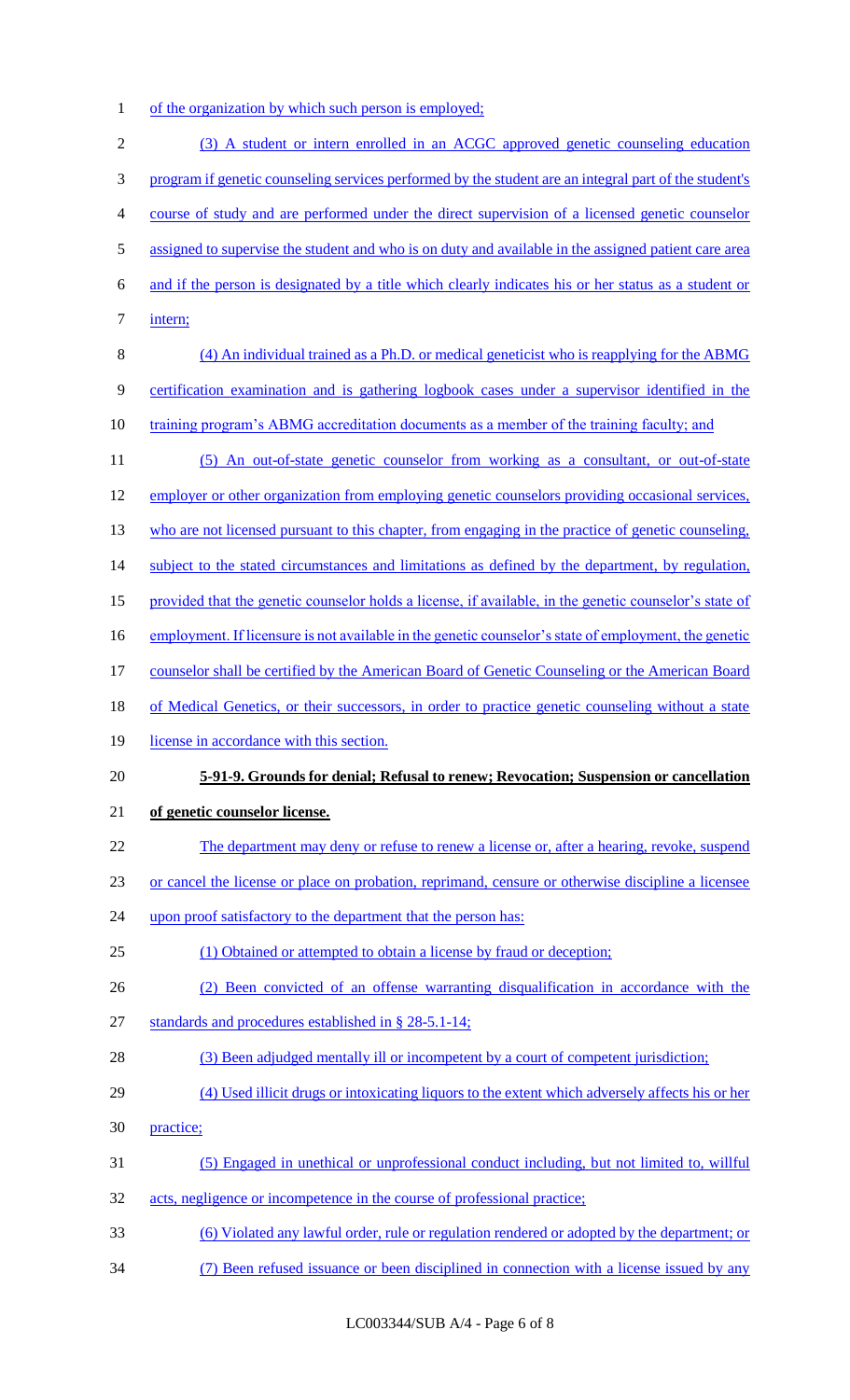- 1 other state or country.
- 2 **5-91-10. Privileged communications.**
- 3 The provisions of § 9-17-24 shall apply to persons licensed pursuant to this chapter.
- 4 **5-91-11. Certain acts prohibited.**
- 5 It shall be unlawful and a misdemeanor for any person to engage in any of the following
- 6 acts:
- 7 (1) To practice genetic counseling or to represent themselves to be a licensed genetic
- 8 counselor as defined in this chapter without having at the time of so doing, a valid license issued
- 9 under this chapter; or
- 10 (2) To use in connection with their name or place of business, the title genetic counselor or
- 11 any words indicating or implying that the person holds a genetic counselor license unless they are
- 12 licensed in accordance with this chapter.
- 13 SECTION 2. This act shall take effect upon passage.

======== LC003344/SUB A/4  $=$